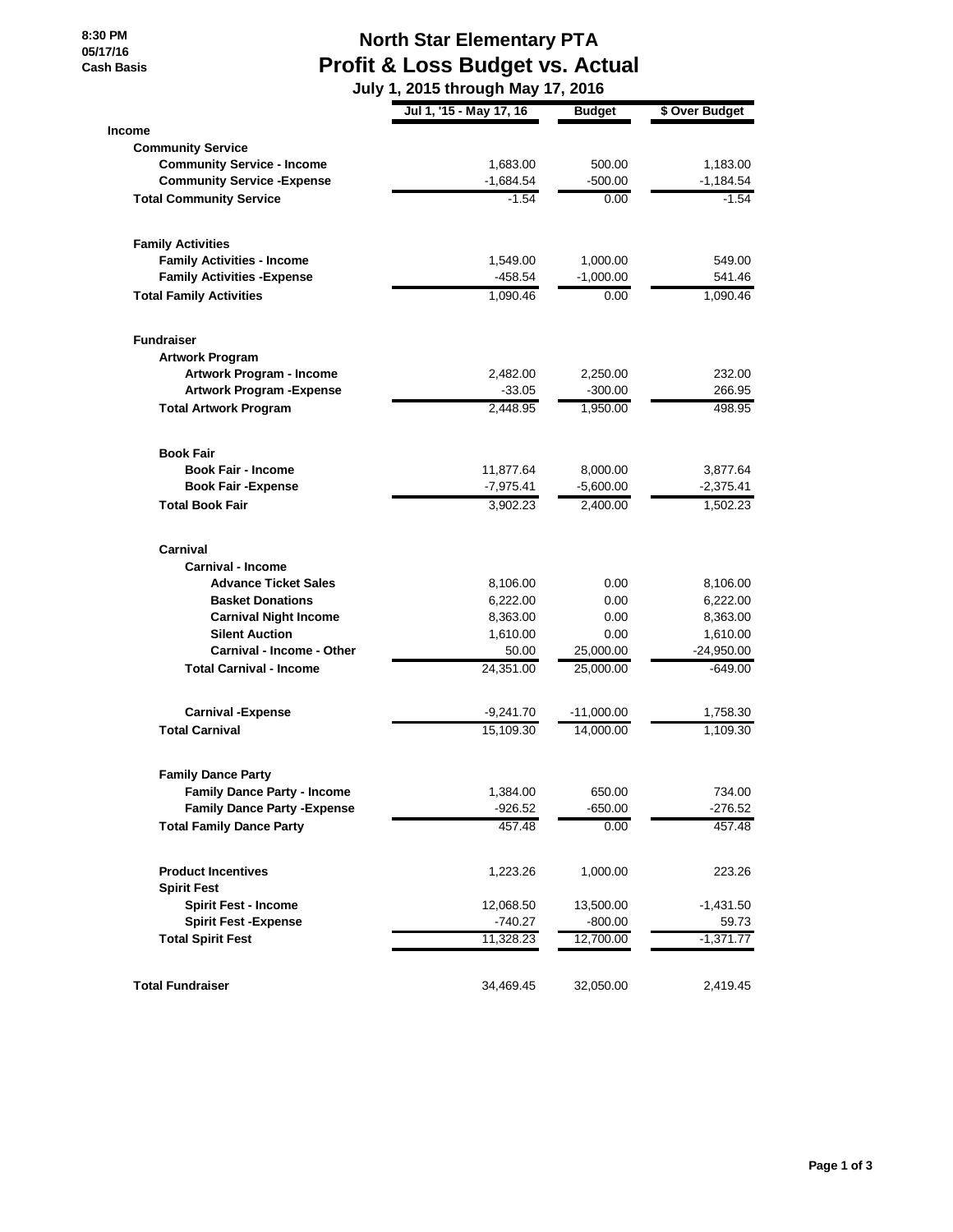## **North Star Elementary PTA Profit & Loss Budget vs. Actual**

|                                     | July 1, 2015 through May 17, 2016 |               |                |
|-------------------------------------|-----------------------------------|---------------|----------------|
|                                     | Jul 1, '15 - May 17, 16           | <b>Budget</b> | \$ Over Budget |
| Interest Income                     | 21.21                             | 10.00         | 11.21          |
| Membership                          |                                   |               |                |
| <b>Membership - Income</b>          | 2,675.75                          | 2,500.00      | 175.75         |
| <b>Membership - Expense</b>         | $-1,360.00$                       | $-1,300.00$   | $-60.00$       |
| <b>Total Membership</b>             | 1,315.75                          | 1,200.00      | 115.75         |
| <b>Spirit Wear</b>                  |                                   |               |                |
| Spirit Wear - Income                | 6,646.00                          | 5,625.00      | 1,021.00       |
| <b>Spirit Wear - Expense</b>        | $-4,707.40$                       | $-4,500.00$   | $-207.40$      |
| <b>Total Spirit Wear</b>            | 1,938.60                          | 1,125.00      | 813.60         |
| <b>Staff Appreciation</b>           |                                   |               |                |
| <b>Staff Appreciation - Income</b>  | 773.50                            | 750.00        | 23.50          |
| <b>Staff Appreciation - Expense</b> | $-2,144.07$                       | $-2,250.00$   | 105.93         |
| <b>Total Staff Appreciation</b>     | $-1,370.57$                       | $-1,500.00$   | 129.43         |
| Yearbook                            |                                   |               |                |
| Yearbook - Income                   | 7,800.00                          | 7,950.00      | $-150.00$      |
| <b>Yearbook - Expense</b>           | 0.00                              | $-7,500.00$   | 7,500.00       |
| <b>Total Yearbook</b>               | 7,800.00                          | 450.00        | 7,350.00       |
| <b>Total Income</b>                 | 45,263.36                         | 33,335.00     | 11,928.36      |
| <b>Expense</b>                      |                                   |               |                |
| <b>Academic Competition</b>         |                                   |               |                |
| <b>Math Olympiad</b>                | 109.00                            | 218.00        | $-109.00$      |
| <b>National Geography Bee</b>       | 100.00                            | 100.00        | 0.00           |
| <b>Science Olympiad</b>             | 25.00                             | 50.00         | $-25.00$       |
| <b>Spelling Bee</b>                 | 143.50                            | 143.50        | 0.00           |
| <b>Stock Market</b>                 | 150.00                            | 160.00        | $-10.00$       |
| <b>Total Academic Competition</b>   | 527.50                            | 671.50        | $-144.00$      |
| <b>Charitable Assistance</b>        | 453.92                            | 500.00        | $-46.08$       |
| <b>Copy/Printing</b>                | 565.07                            | 500.00        | 65.07          |
| <b>Family Fitness</b>               | 0.00                              | 50.00         | $-50.00$       |
| <b>Field Day</b>                    | 268.96                            | 250.00        | 18.96          |
| <b>Fifth Grade Activities</b>       | 708.00                            | 1,200.00      | $-492.00$      |
| <b>Garden Committee</b>             | 173.00                            | 500.00        | $-327.00$      |
| <b>Health and Wellness</b>          | 114.88                            | 200.00        | $-85.12$       |
| <b>Instructional Support</b>        | 1,884.12                          | 1,900.00      | $-15.88$       |
| Insurance                           | 179.00                            | 179.00        | 0.00           |
| <b>Monthly Spirit Day</b>           | 60.39                             | 200.00        | $-139.61$      |
| Outdoor classroom                   | 0.00                              | 2,500.00      | $-2,500.00$    |
| <b>Post Office</b>                  | 52.84                             | 100.00        | $-47.16$       |